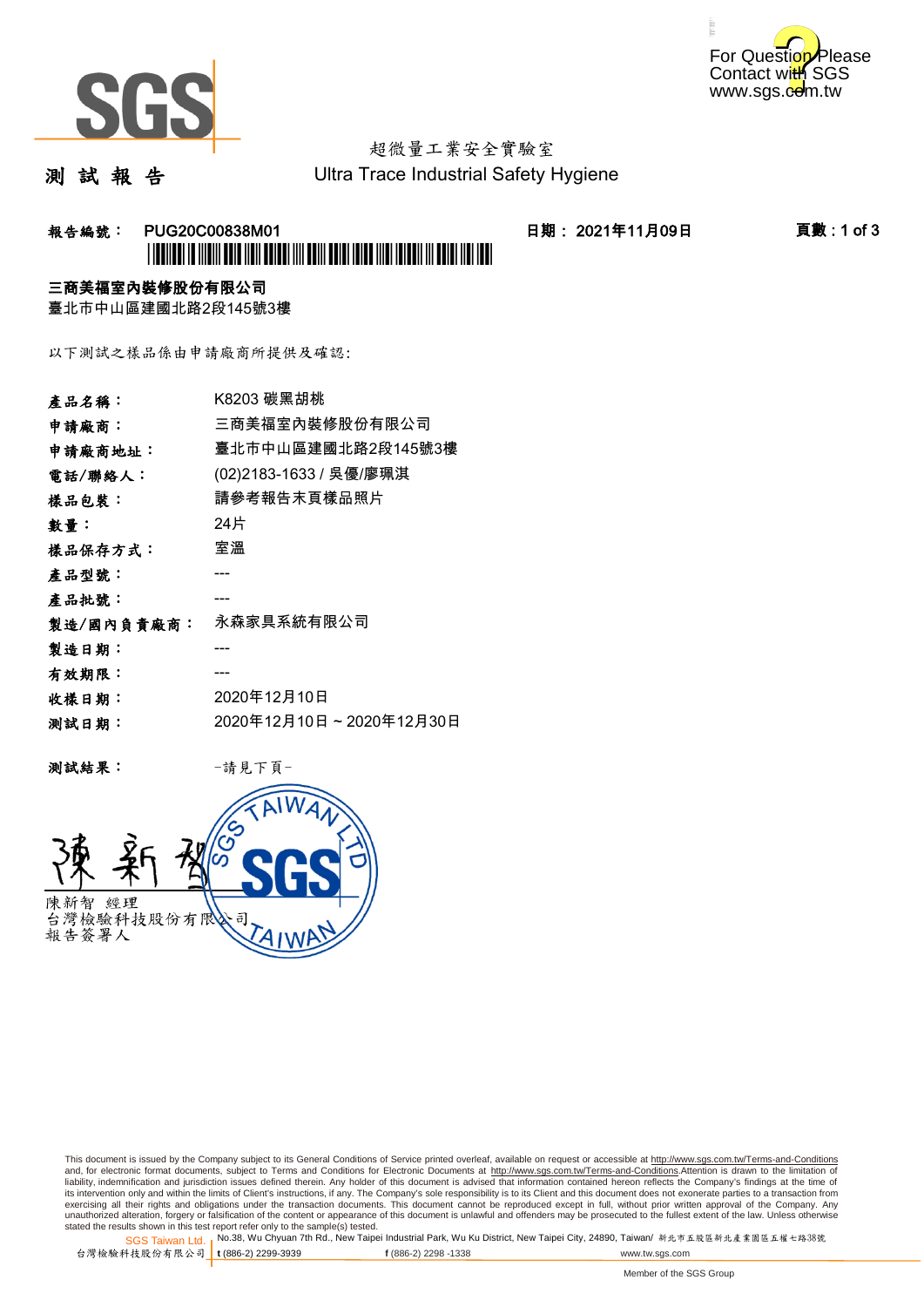

## 超微量工業安全實驗室

測 試 報 告

Ultra Trace Industrial Safety Hygiene

### 報告編號: PUG20C00838M01 日期: 2021年11月09日 頁數 : 2 of 3

# \*PUGENTEEN TE TAALIT EEN DE TAALIT EEN TE TAALIT EEN TAALIT TAALIT TAALIT TAALIT TAALIT TAALIT ALAN TAALIT ARD

三商美福室內裝修股份有限公司

臺北市中山區建國北路2段145號3樓

測試結果:

| 测試項目       | CAS NO.       | 測試方法                                                                                | 測試<br>結果 | 定量/偵測<br>極限 | 單位   |
|------------|---------------|-------------------------------------------------------------------------------------|----------|-------------|------|
| 甲醛釋出量      |               | ---                                                                                 |          |             |      |
| ┃甲醛釋出量-平均值 | $50-00-0$     | 本測試參考國家標準106.11.29公布建議檢驗<br><sup> </sup> 方法-CNS2215粒片板中甲醛釋出量,以分光 <br>光度計(UV/VIS)檢測。 | 0.0933   | 0.0290      | mg/L |
| 甲醛釋出量-最大值  | $50 - 00 - 0$ |                                                                                     | 0.0933   | 0.0290      | mg/L |

備註:

1.測試報告僅就委託者之委託事項提供測試結果,不對產品合法性做判斷。

2.本測試報告之所有檢驗內容,均依委託事項執行檢驗,如有不實,願意承擔完全責任。

3. 本報告不得分離,分離使用無效。

4.若該測試項目屬於定量分析則以「定量極限」表示;若該測試項目屬於定性分析則以「偵測極限」表示。

5.低於定量極限/偵測極限之測定值以「N.D.」或「 陰性」表示。微生物測試低於定量極限以「<定量極限值」表示。

6.甲醛釋出量:

| 記號  |          | 甲醛釋出量平均值 甲醛釋出量最大值 |  |  |
|-----|----------|-------------------|--|--|
|     | $0.3$ 以下 | $0.4$ 以下          |  |  |
| r , | $0.5$ 以下 | $0.7$ 以下          |  |  |
| . ວ | $1.5$ 以下 | $2.1$ 以下          |  |  |

7.此份報告取代PUG20C00838報告(修改報告測試日期(原報告發行日期為2020年12月30日),2021/11/09)。

- END -

This document is issued by the Company subject to its General Conditions of Service printed overleaf, available on request or accessible at http://www.sgs.com.tw/Terms-and-Conditions and, for electronic format documents, subject to Terms and Conditions for Electronic Documents at http://www.sgs.com.tw/Terms-and-Conditions.Attention is drawn to the limitation of liability, indemnification and jurisdiction issues defined therein. Any holder of this document is advised that information contained hereon reflects the Company's findings at the time of<br>its intervention only and within t exercising all their rights and obligations under the transaction documents. This document cannot be reproduced except in full, without prior written approval of the Company. Any<br>unauthorized alteration, forgery or falsifi

SGS Taiwan Ltd. 1 stated the results shown in this test report refer only to the sample(s) tested.<br>Stated the results shown in this test report refer only to the sample(s) tested.

台灣檢驗科技股份有限公司 **t** (886-2) 2299-3939 **f** (886-2) 2298 -1338 www.tw.sgs.com